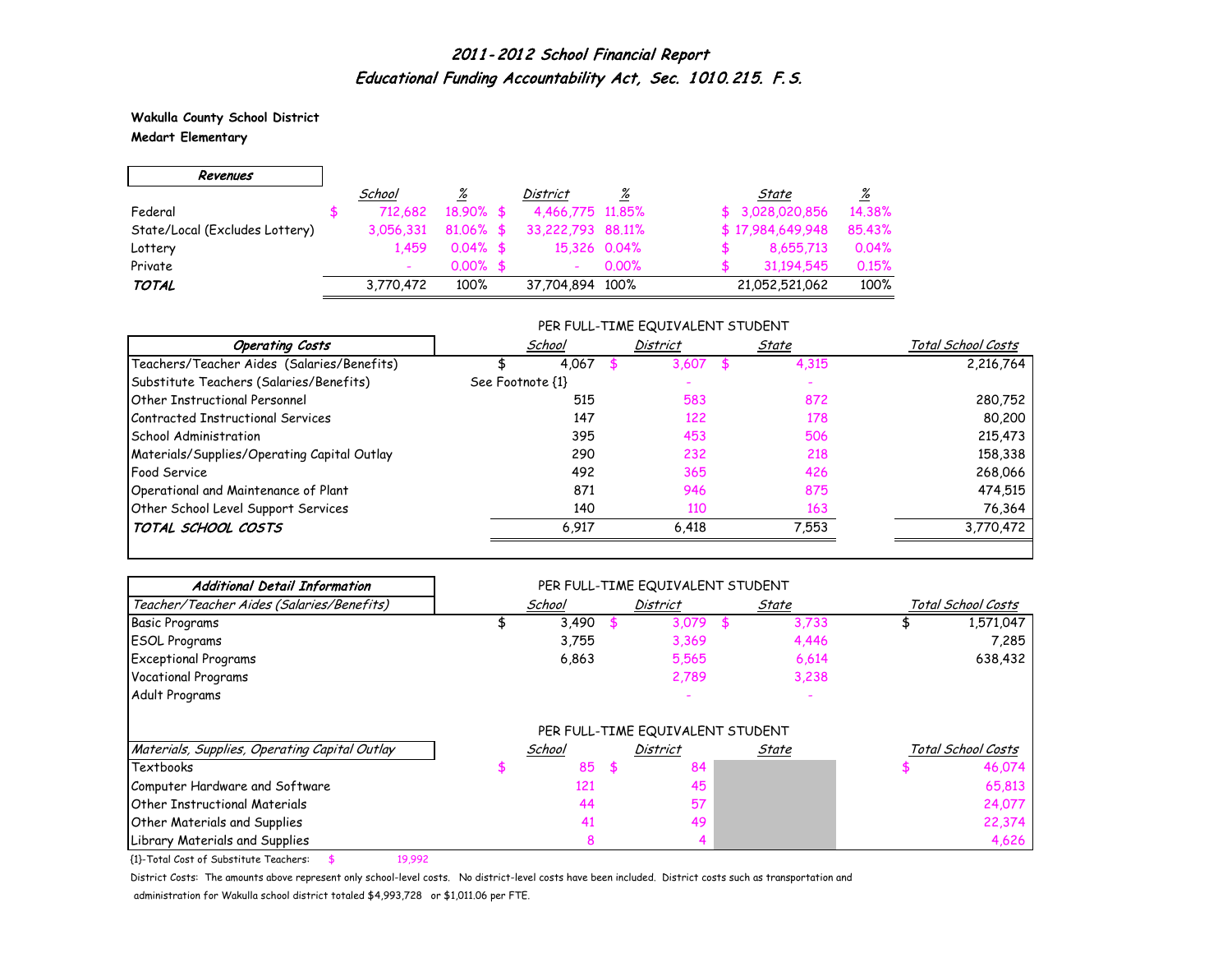**Wakulla County School District Riversprings Middle School**

 $\Gamma$ 

 $\overline{\phantom{0}}$ 

| Revenues                       |           |              |                   |       |     |                  |                 |
|--------------------------------|-----------|--------------|-------------------|-------|-----|------------------|-----------------|
|                                | School    | ℅            | <b>District</b>   | ℅     |     | State            | $\frac{\%}{\%}$ |
| Federal                        | 378.052   | $10.93\%$ \$ | 4,466,775 11,85%  |       | .ST | 3,028,020,856    | 14.38%          |
| State/Local (Excludes Lottery) | 3.079.897 | $89.03\%$ \$ | 33,222,793 88,11% |       |     | \$17,984,649,948 | 85.43%          |
| Lottery                        | 1.468     | $0.04\%$ \$  | 15,326 0.04%      |       |     | 8,655,713        | 0.04%           |
| Private                        |           | $0.00\%$ \$  |                   | 0.00% |     | 31,194,545       | 0.15%           |
| <b>TOTAL</b>                   | 3,459,417 | 100%         | 37,704,894 100%   |       |     | 21,052,521,062   | 100%            |

#### PER FULL-TIME EQUIVALENT STUDENT

| <b>Operating Costs</b>                      | School           | District | State | Total School Costs |
|---------------------------------------------|------------------|----------|-------|--------------------|
| Teachers/Teacher Aides (Salaries/Benefits)  | 3.342            | 3.607    | 4,315 | 1,833,294          |
| Substitute Teachers (Salaries/Benefits)     | See Footnote {1} |          |       |                    |
| Other Instructional Personnel               | 686              | 583      | 872   | 376,163            |
| Contracted Instructional Services           | 80               | 122      | 178   | 43,771             |
| School Administration                       | 514              | 453      | 506   | 281,888            |
| Materials/Supplies/Operating Capital Outlay | 186              | 232      | 218   | 101,882            |
| <b>Food Service</b>                         | 395              | 365      | 426   | 216,637            |
| Operational and Maintenance of Plant        | 992              | 946      | 875   | 543,878            |
| Other School Level Support Services         | 113              | 110      | 163   | 61,904             |
| TOTAL SCHOOL COSTS                          | 6,308            | 6,418    | 7,553 | 3,459,417          |

| <b>Additional Detail Information</b>          |        | PER FULL-TIME EQUIVALENT STUDENT |       |                    |
|-----------------------------------------------|--------|----------------------------------|-------|--------------------|
| Teacher/Teacher Aides (Salaries/Benefits)     | School | <b>District</b>                  | State | Total School Costs |
| <b>Basic Programs</b>                         | 2,891  | 3,079                            | 3,733 | 1,373,556          |
| <b>ESOL Programs</b>                          |        | 3,369                            | 4,446 |                    |
| <b>Exceptional Programs</b>                   | 6,262  | 5,565                            | 6,614 | 459,738            |
| Vocational Programs                           |        | 2,789                            | 3,238 |                    |
| Adult Programs                                |        |                                  |       |                    |
|                                               |        | PER FULL-TIME EQUIVALENT STUDENT |       |                    |
| Materials, Supplies, Operating Capital Outlay | School | <b>District</b>                  | State | Total School Costs |
| Textbooks                                     | 86     | \$<br>84                         |       | 47,270             |
| Computer Hardware and Software                | 16     | 45                               |       | 9,045              |
| <b>Other Instructional Materials</b>          | 48     | 57                               |       | 26,571             |
| <b>Other Materials and Supplies</b>           | 35     | 49                               |       | 18,997             |
| Library Materials and Supplies                | O      |                                  |       | 107                |

{1}-Total Cost of Substitute Teachers: \$ 23,940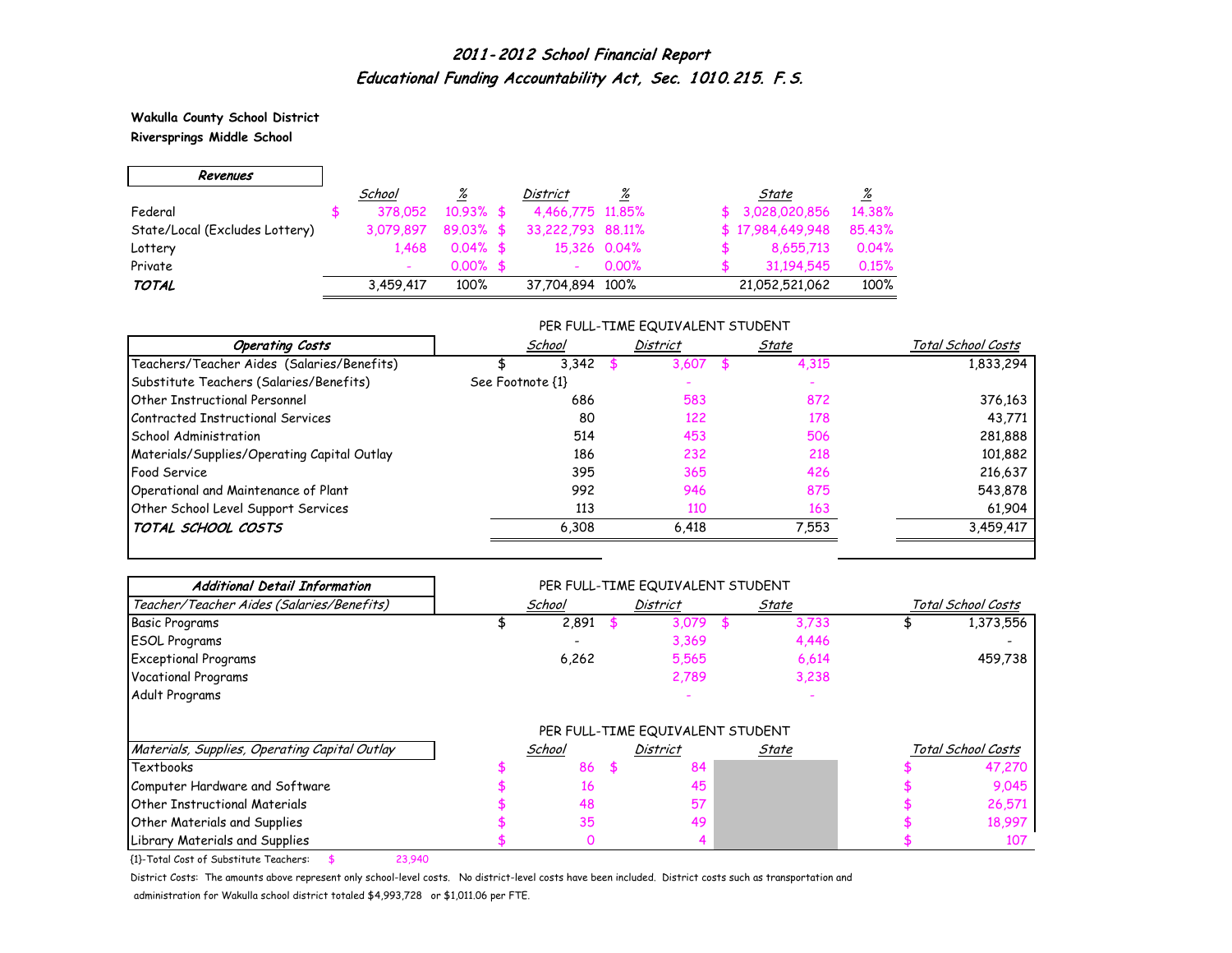**Wakulla County School District Second Chance School**

 $\blacksquare$ 

 $\overline{\phantom{0}}$ 

| Revenues                       |         |              |                   |       |                  |          |
|--------------------------------|---------|--------------|-------------------|-------|------------------|----------|
|                                | School  | <u>%</u>     | District          | %     | State            | <u>%</u> |
| Federal                        | 31,201  | $5.88\%$ \$  | 4,466,775 11,85%  |       | \$3,028,020,856  | 14.38%   |
| State/Local (Excludes Lottery) | 499.475 | $94.10\%$ \$ | 33,222,793 88,11% |       | \$17,984,649,948 | 85.43%   |
| Lottery                        | 140     | $0.03\%$ \$  | 15,326 0.04%      |       | 8,655,713        | 0.04%    |
| Private                        |         | $0.00\%$ \$  |                   | 0.00% | 31,194,545       | 0.15%    |
| <b>TOTAL</b>                   | 530.816 | 100%         | 37,704,894 100%   |       | 21,052,521,062   | 100%     |

#### PER FULL-TIME EQUIVALENT STUDENT

| <b>Operating Costs</b>                      | School           | <b>District</b> | State | Total School Costs |
|---------------------------------------------|------------------|-----------------|-------|--------------------|
| Teachers/Teacher Aides (Salaries/Benefits)  | 8.282            | 3,607           | 4,315 | 285,726            |
| Substitute Teachers (Salaries/Benefits)     | See Footnote {1} |                 |       |                    |
| Other Instructional Personnel               | 1.790            | 583             | 872   | 61,759             |
| Contracted Instructional Services           | 113              | 122             | 178   | 3.902              |
| School Administration                       | 1,837            | 453             | 506   | 63,376             |
| Materials/Supplies/Operating Capital Outlay | 529              | 232             | 218   | 18,253             |
| <b>Food Service</b>                         | 396              | 365             | 426   | 13,656             |
| Operational and Maintenance of Plant        | 2.254            | 946             | 875   | 77,769             |
| Other School Level Support Services         | 185              | 110             | 163   | 6,375              |
| TOTAL SCHOOL COSTS                          | 15,386           | 6.418           | 7,553 | 530,816            |

| <b>Additional Detail Information</b>          |        |     | PER FULL-TIME EQUIVALENT STUDENT |       |       |                    |
|-----------------------------------------------|--------|-----|----------------------------------|-------|-------|--------------------|
| Teacher/Teacher Aides (Salaries/Benefits)     | School |     | <b>District</b>                  | State |       | Total School Costs |
| <b>Basic Programs</b>                         | 7,357  |     | 3,079                            |       | 3,733 | 190,906            |
| <b>ESOL Programs</b>                          |        |     | 3,369                            |       | 4,446 |                    |
| <b>Exceptional Programs</b>                   | 11,090 |     | 5,565                            |       | 6,614 | 94,269             |
| <b>Vocational Programs</b>                    | 11,020 |     | 2,789                            |       | 3,238 | 551                |
| Adult Programs                                |        |     |                                  |       |       |                    |
|                                               |        |     | PER FULL-TIME EQUIVALENT STUDENT |       |       |                    |
| Materials, Supplies, Operating Capital Outlay | School |     | <b>District</b>                  | State |       | Total School Costs |
| Textbooks                                     | 347    | -56 | 84                               |       |       | 11,986             |
| Computer Hardware and Software                | 39     |     | 45                               |       |       | 1,361              |
| <b>Other Instructional Materials</b>          | 82     |     | 57                               |       |       | 2,814              |
| Other Materials and Supplies                  | 61     |     | 49                               |       |       | 2,092              |
| Library Materials and Supplies                |        |     |                                  |       |       |                    |

{1}-Total Cost of Substitute Teachers: \$ 1,416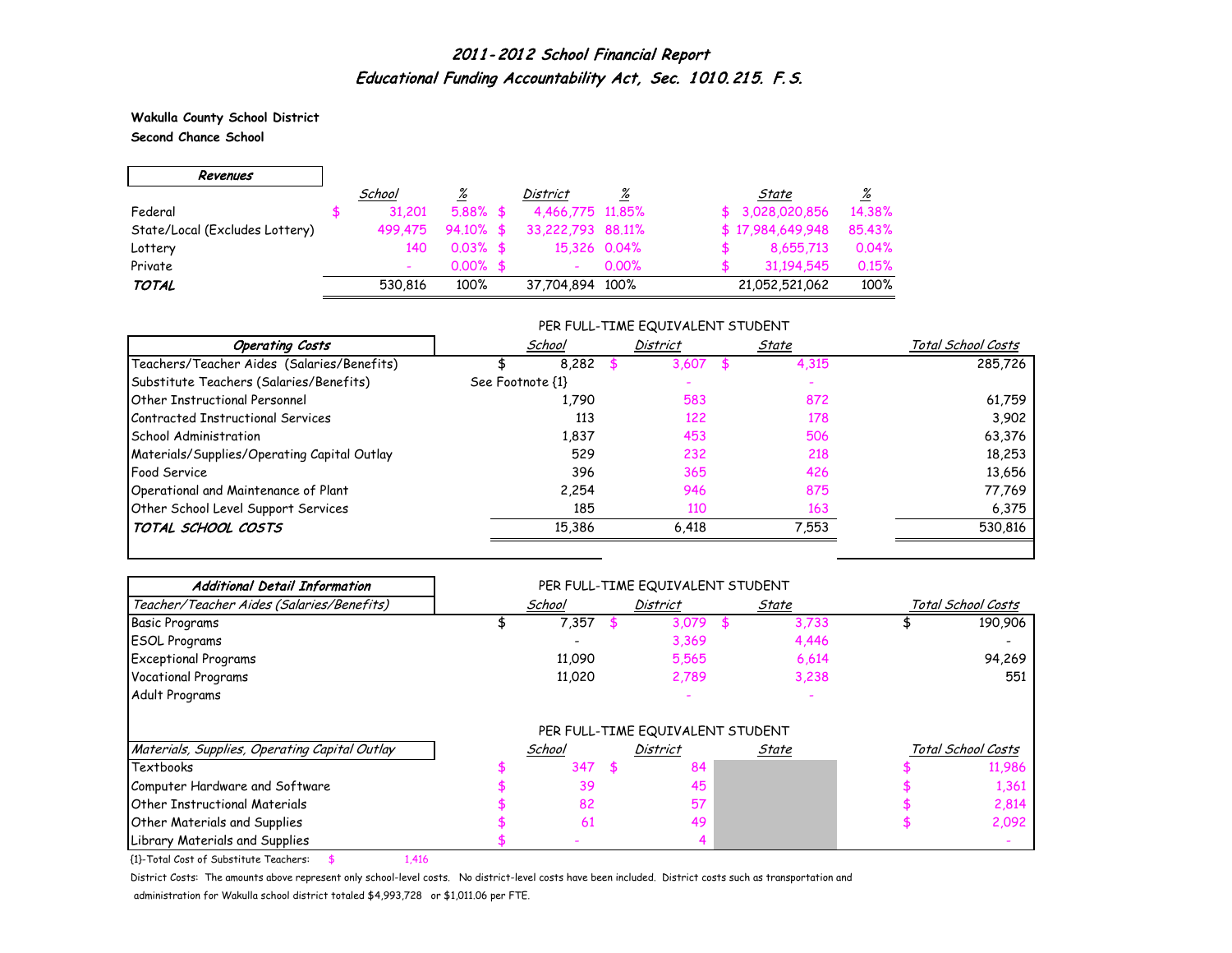**Wakulla County School District**

**Crawfordville Elementary**

 $\Gamma$ 

| Revenues                       |                          |                 |                          |                 |                  |                 |
|--------------------------------|--------------------------|-----------------|--------------------------|-----------------|------------------|-----------------|
|                                | School                   | $\frac{\%}{\%}$ | District                 | $\frac{\%}{\%}$ | State            | $\frac{\%}{\%}$ |
| Federal                        | 602.483                  | $16.73\%$ \$    | 4,466,775 11,85%         |                 | \$3,028,020,856  | 14.38%          |
| State/Local (Excludes Lottery) | 2.996.987                | $83.23\%$ \$    | 33,222,793 88,11%        |                 | \$17,984,649,948 | 85.43%          |
| Lottery                        | 1,590                    | $0.04\%$ \$     |                          | 15,326 0.04%    | 8,655,713        | 0.04%           |
| Private                        | $\overline{\phantom{0}}$ | $0.00\%$ \$     | $\overline{\phantom{0}}$ | $0.00\%$        | 31,194,545       | 0.15%           |
| <b>TOTAL</b>                   | 3,601,060                | 100%            | 37,704,894 100%          |                 | 21,052,521,062   | 100%            |

#### PER FULL-TIME EQUIVALENT STUDENT

| <b>Operating Costs</b>                      | School           | District | State       | Total School Costs |
|---------------------------------------------|------------------|----------|-------------|--------------------|
| Teachers/Teacher Aides (Salaries/Benefits)  | 3.535            | 3.607    | 4,315<br>£. | 2,099,651          |
| Substitute Teachers (Salaries/Benefits)     | See Footnote {1} |          |             |                    |
| Other Instructional Personnel               | 440              | 583      | 872         | 261,409            |
| Contracted Instructional Services           | 155              | 122      | 178         | 92,028             |
| <b>School Administration</b>                | 447              | 453      | 506         | 265,699            |
| Materials/Supplies/Operating Capital Outlay | 176              | 232      | 218         | 104,380            |
| <b>Food Service</b>                         | 356              | 365      | 426         | 211,267            |
| Operational and Maintenance of Plant        | 830              | 946      | 875         | 492,851            |
| Other School Level Support Services         | 124              | 110      | 163         | 73,775             |
| TOTAL SCHOOL COSTS                          | 6,063            | 6,418    | 7,553       | 3,601,060          |

| <b>Additional Detail Information</b>          |        | PER FULL-TIME EQUIVALENT STUDENT |       |                    |
|-----------------------------------------------|--------|----------------------------------|-------|--------------------|
| Teacher/Teacher Aides (Salaries/Benefits)     | School | <b>District</b>                  | State | Total School Costs |
| <b>Basic Programs</b>                         | 3,087  | 3,079                            | 3,733 | 1,566,617          |
| <b>ESOL Programs</b>                          | 3,236  | 3,369                            | 4,446 | 8,091              |
| <b>Exceptional Programs</b>                   | 6,249  | 5,565                            | 6,614 | 524,943            |
| Vocational Programs                           |        | 2,789                            | 3,238 |                    |
| Adult Programs                                |        |                                  |       |                    |
|                                               |        | PER FULL-TIME EQUIVALENT STUDENT |       |                    |
| Materials, Supplies, Operating Capital Outlay | School | <b>District</b>                  | State | Total School Costs |
| Textbooks                                     | 55     | \$<br>84                         |       | 32,847             |
| Computer Hardware and Software                | 25     | 45                               |       | 15,022             |
| <b>Other Instructional Materials</b>          | 42     | 57                               |       | 25,089             |
| <b>Other Materials and Supplies</b>           | 53     | 49                               |       | 31,422             |
| Library Materials and Supplies                |        |                                  |       | 1,100              |

{1}-Total Cost of Substitute Teachers: \$ 19,099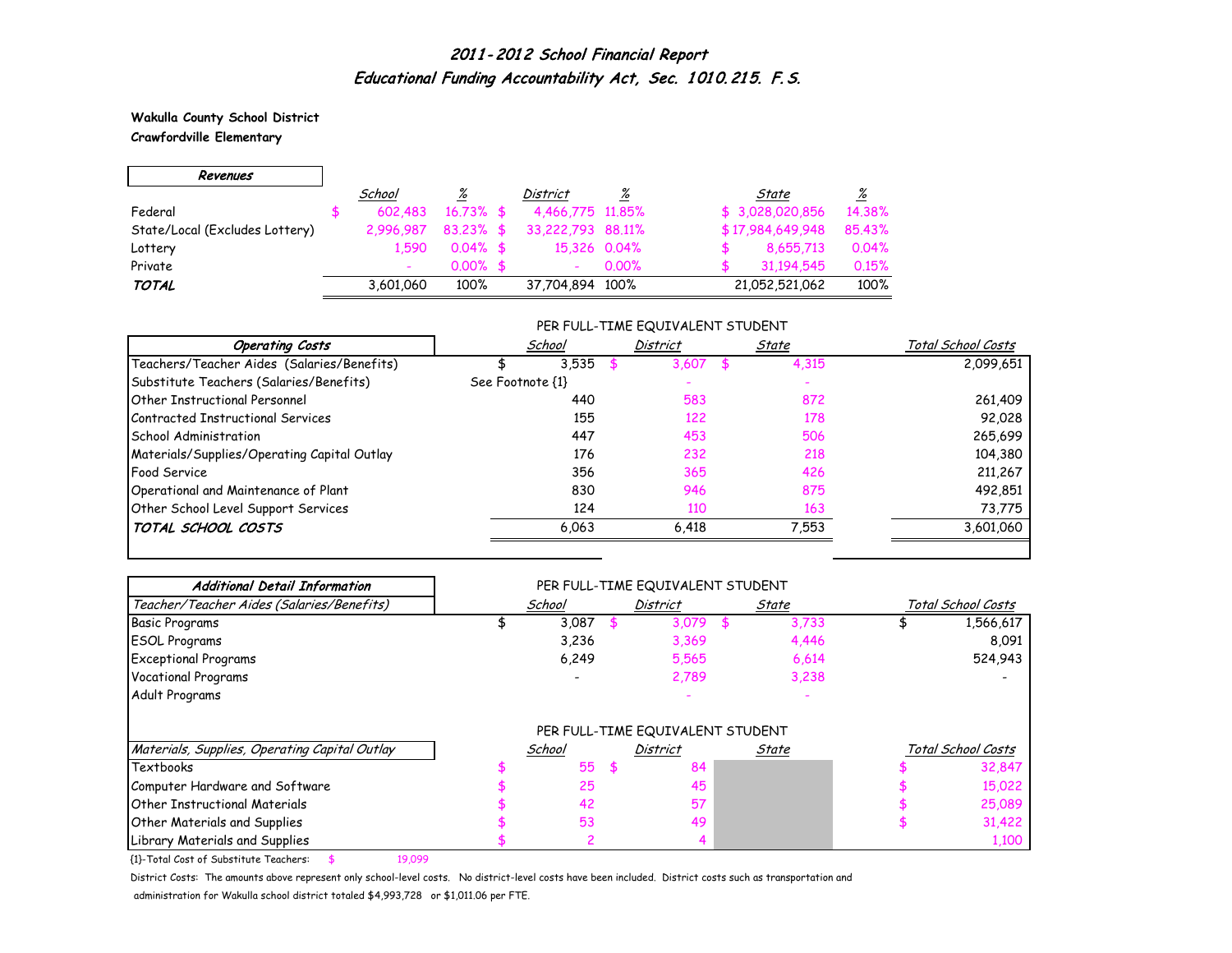**Wakulla County School District Wakulla High School**

 $\overline{\phantom{0}}$ 

 $\Gamma$ 

| Revenues                       |           |              |                   |       |                  |                 |
|--------------------------------|-----------|--------------|-------------------|-------|------------------|-----------------|
|                                | School    | <u>%</u>     | District          | %     | State            | $\frac{\%}{\%}$ |
| Federal                        | 847,890   | $11.64\%$ \$ | 4,466,775 11,85%  |       | \$3,028,020,856  | 14.38%          |
| State/Local (Excludes Lottery) | 6.432.610 | $88.32\%$ \$ | 33,222,793 88,11% |       | \$17,984,649,948 | 85.43%          |
| Lottery                        | 3.142     | $0.04\%$ \$  | 15,326 0.04%      |       | 8,655,713        | 0.04%           |
| Private                        |           | $0.00\%$ \$  |                   | 0.00% | 31.194.545       | 0.15%           |
| <b>TOTAL</b>                   | 7,283,642 | 100%         | 37,704,894 100%   |       | 21,052,521,062   | 100%            |

#### PER FULL-TIME EQUIVALENT STUDENT

| <b>Operating Costs</b>                      | School           | <b>District</b> | State | Total School Costs |
|---------------------------------------------|------------------|-----------------|-------|--------------------|
| Teachers/Teacher Aides (Salaries/Benefits)  | 3,331            | 3.607           | 4,315 | 3,911,718          |
| Substitute Teachers (Salaries/Benefits)     | See Footnote {1} |                 |       |                    |
| Other Instructional Personnel               | 694              | 583             | 872   | 815,290            |
| Contracted Instructional Services           | 151              | 122             | 178   | 177,431            |
| School Administration                       | 328              | 453             | 506   | 384,859            |
| Materials/Supplies/Operating Capital Outlay | 324              | 232             | 218   | 380,980            |
| <b>Food Service</b>                         | 291              | 365             | 426   | 341,367            |
| Operational and Maintenance of Plant        | 975              | 946             | 875   | 1,144,459          |
| Other School Level Support Services         | 109              | 110             | 163   | 127,538            |
| TOTAL SCHOOL COSTS                          | 6,203            | 6,418           | 7,553 | 7,283,642          |

| <b>Additional Detail Information</b>          |        | PER FULL-TIME EQUIVALENT STUDENT |       |                    |
|-----------------------------------------------|--------|----------------------------------|-------|--------------------|
| Teacher/Teacher Aides (Salaries/Benefits)     | School | <b>District</b>                  | State | Total School Costs |
| <b>Basic Programs</b>                         | 2,859  | 3,079                            | 3,733 | 2,393,844          |
| <b>ESOL Programs</b>                          | 3,454  | 3,369                            | 4,446 | 3,627              |
| <b>Exceptional Programs</b>                   | 5,186  | 5,565                            | 6,614 | 1,249,067          |
| Vocational Programs                           | 2,785  | 2,789                            | 3,238 | 265,180            |
| Adult Programs                                |        |                                  |       |                    |
|                                               |        | PER FULL-TIME EQUIVALENT STUDENT |       |                    |
| Materials, Supplies, Operating Capital Outlay | School | <b>District</b>                  | State | Total School Costs |
| Textbooks                                     | 120    | \$<br>84                         |       | 141,190            |
| Computer Hardware and Software                | 76     | 45                               |       | 89,390             |
| <b>Other Instructional Materials</b>          | 106    | 57                               |       | 124,080            |
| <b>Other Materials and Supplies</b>           | 22     | 49                               |       | 26,320             |
| Library Materials and Supplies                |        |                                  |       | 7,753              |

{1}-Total Cost of Substitute Teachers: \$ 35,658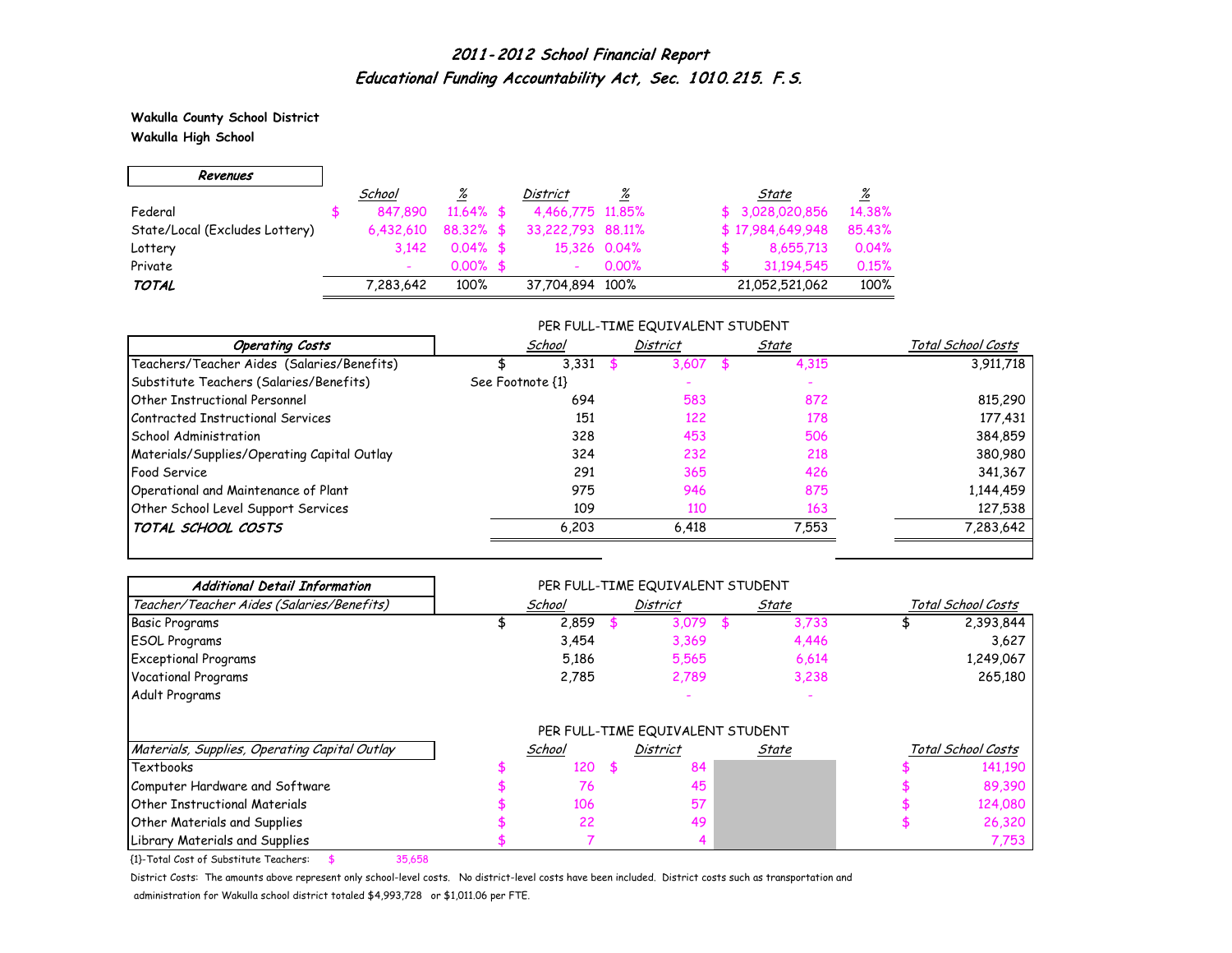**Wakulla County School District Wakulla Middle School**

 $\Gamma$ 

| Revenues                       |           |              |                   |       |                  |        |
|--------------------------------|-----------|--------------|-------------------|-------|------------------|--------|
|                                | School    | %            | District          | %     | State            | %      |
| Federal                        | 360.947   | $10,20\%$ \$ | 4,466,775 11,85%  |       | \$3,028,020,856  | 14.38% |
| State/Local (Excludes Lottery) | 3,177,414 | 89.76% \$    | 33,222,793 88,11% |       | \$17,984,649,948 | 85.43% |
| Lottery                        | 1.566     | $0.04\%$ \$  | 15,326 0.04%      |       | 8,655,713        | 0.04%  |
| Private                        |           | $0.00\%$ \$  |                   | 0.00% | 31,194,545       | 0.15%  |
| <b>TOTAL</b>                   | 3,539,927 | 100%         | 37,704,894 100%   |       | 21,052,521,062   | 100%   |

#### PER FULL-TIME EQUIVALENT STUDENT

| School           | <b>District</b> | State | Total School Costs |
|------------------|-----------------|-------|--------------------|
| 3.261            | 3.607           | 4,315 | 1,908,191          |
| See Footnote {1} |                 |       |                    |
| 587              | 583             | 872   | 343,489            |
| 60               | 122             | 178   | 35,271             |
| 524              | 453             | 506   | 306,626            |
| 218              | 232             | 218   | 127,570            |
| 343              | 365             | 426   | 200,970            |
| 978              | 946             | 875   | 572,039            |
| 78               | 110             | 163   | 45,771             |
| 6,049            | 6,418           | 7,553 | 3,539,927          |
|                  |                 |       |                    |

| <b>Additional Detail Information</b>          |        |   | PER FULL-TIME EQUIVALENT STUDENT |       |                    |
|-----------------------------------------------|--------|---|----------------------------------|-------|--------------------|
| Teacher/Teacher Aides (Salaries/Benefits)     | School |   | <b>District</b>                  | State | Total School Costs |
| <b>Basic Programs</b>                         | 2,984  |   | 3,079                            | 3,733 | 1,472,109          |
| <b>ESOL Programs</b>                          | 2,772  |   | 3,369                            | 4,446 | 3,659              |
| <b>Exceptional Programs</b>                   | 4,778  |   | 5,565                            | 6,614 | 432,423            |
| <b>Vocational Programs</b>                    |        |   | 2,789                            | 3,238 |                    |
| Adult Programs                                |        |   |                                  |       |                    |
|                                               |        |   | PER FULL-TIME EQUIVALENT STUDENT |       |                    |
| Materials, Supplies, Operating Capital Outlay | School |   | District                         | State | Total School Costs |
| Textbooks                                     | 92     | 5 | 84                               |       | 54,050             |
| Computer Hardware and Software                | 51     |   | 45                               |       | 29,579             |
| <b>Other Instructional Materials</b>          | 43     |   | 57                               |       | 25,382             |
| <b>Other Materials and Supplies</b>           | 32     |   | 49                               |       | 18,559             |
| Library Materials and Supplies                |        |   |                                  |       | 1,356              |

{1}-Total Cost of Substitute Teachers: \$ 3,656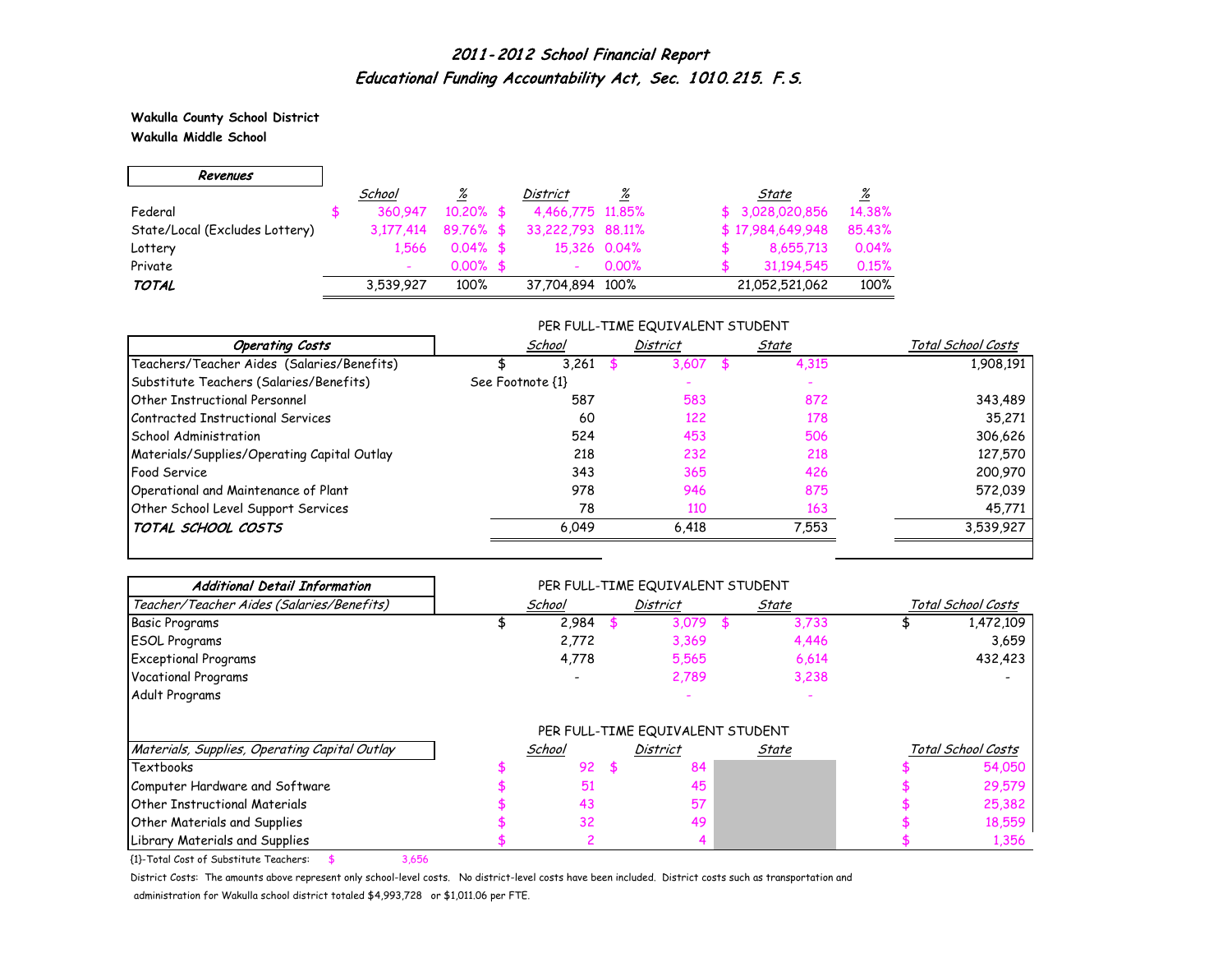**Wakulla County School District**

 $\overline{\phantom{0}}$ 

**Shadeville Elementary**

 $\Gamma$ 

| Revenues                       |           |             |                          |       |                  |                 |
|--------------------------------|-----------|-------------|--------------------------|-------|------------------|-----------------|
|                                | School    | <u>%</u>    | District                 | %     | State            | $\frac{\%}{\%}$ |
| Federal                        | 621.423   | $14.49%$ \$ | 4,466,775 11,85%         |       | \$3,028,020,856  | 14.38%          |
| State/Local (Excludes Lottery) | 3.665.185 | 85,47% \$   | 33,222,793 88,11%        |       | \$17,984,649,948 | 85.43%          |
| Lottery                        | 1.803     | $0.04\%$ \$ | 15,326 0.04%             |       | 8,655,713        | 0.04%           |
| Private                        |           | $0.00\%$ \$ | $\overline{\phantom{0}}$ | 0.00% | 31.194.545       | 0.15%           |
| <b>TOTAL</b>                   | 4,288,411 | 100%        | 37,704,894 100%          |       | 21,052,521,062   | 100%            |

#### PER FULL-TIME EQUIVALENT STUDENT

| <b>Operating Costs</b>                      | School           | <b>District</b> | State | Total School Costs |
|---------------------------------------------|------------------|-----------------|-------|--------------------|
| Teachers/Teacher Aides (Salaries/Benefits)  | 3.764            | 3,607           | 4,315 | 2,638,166          |
| Substitute Teachers (Salaries/Benefits)     | See Footnote {1} |                 |       |                    |
| Other Instructional Personnel               | 393              | 583             | 872   | 384,512            |
| Contracted Instructional Services           | 89               | 122             | 178   | 69,149             |
| School Administration                       | 397              | 453             | 506   | 201,429            |
| Materials/Supplies/Operating Capital Outlay | 179              | 232             | 218   | 187,161            |
| <b>Food Service</b>                         | 329              | 365             | 426   | 244,988            |
| Operational and Maintenance of Plant        | 748              | 946             | 875   | 503,268            |
| Other School Level Support Services         | 93               | 110             | 163   | 59,738             |
| TOTAL SCHOOL COSTS                          | 5,992            | 6,418           | 7,553 | 4,288,411          |
|                                             |                  |                 |       |                    |

| <b>Additional Detail Information</b>          |        |    | PER FULL-TIME EQUIVALENT STUDENT                    |       |       |                    |
|-----------------------------------------------|--------|----|-----------------------------------------------------|-------|-------|--------------------|
| Teacher/Teacher Aides (Salaries/Benefits)     | School |    | <b>District</b>                                     | State |       | Total School Costs |
| <b>Basic Programs</b>                         | 3,185  |    | 3,079                                               |       | 3,733 | 1,967,507          |
| <b>ESOL Programs</b>                          | 3,651  |    | 3,369                                               |       | 4,446 | 4,264              |
| <b>Exceptional Programs</b>                   | 7,284  |    | 5,565                                               |       | 6,614 | 666,395            |
| <b>Vocational Programs</b>                    |        |    | 2,789                                               |       | 3,238 |                    |
| Adult Programs                                |        |    |                                                     |       |       |                    |
|                                               |        |    | PER FULL-TIME EQUIVALENT STUDENT<br><b>District</b> |       |       | Total School Costs |
| Materials, Supplies, Operating Capital Outlay | School |    |                                                     | State |       |                    |
| Textbooks                                     | 77     | 55 | 84                                                  |       |       | 54,869             |
| Computer Hardware and Software                | 18     |    | 45                                                  |       |       | 12,941             |
| <b>Other Instructional Materials</b>          | 33     |    | 57                                                  |       |       | 23,585             |
| Other Materials and Supplies                  | 134    |    | 49                                                  |       |       | 95,766             |
| Library Materials and Supplies                | 5      |    |                                                     |       |       | 3,250              |

{1}-Total Cost of Substitute Teachers: \$ 14,153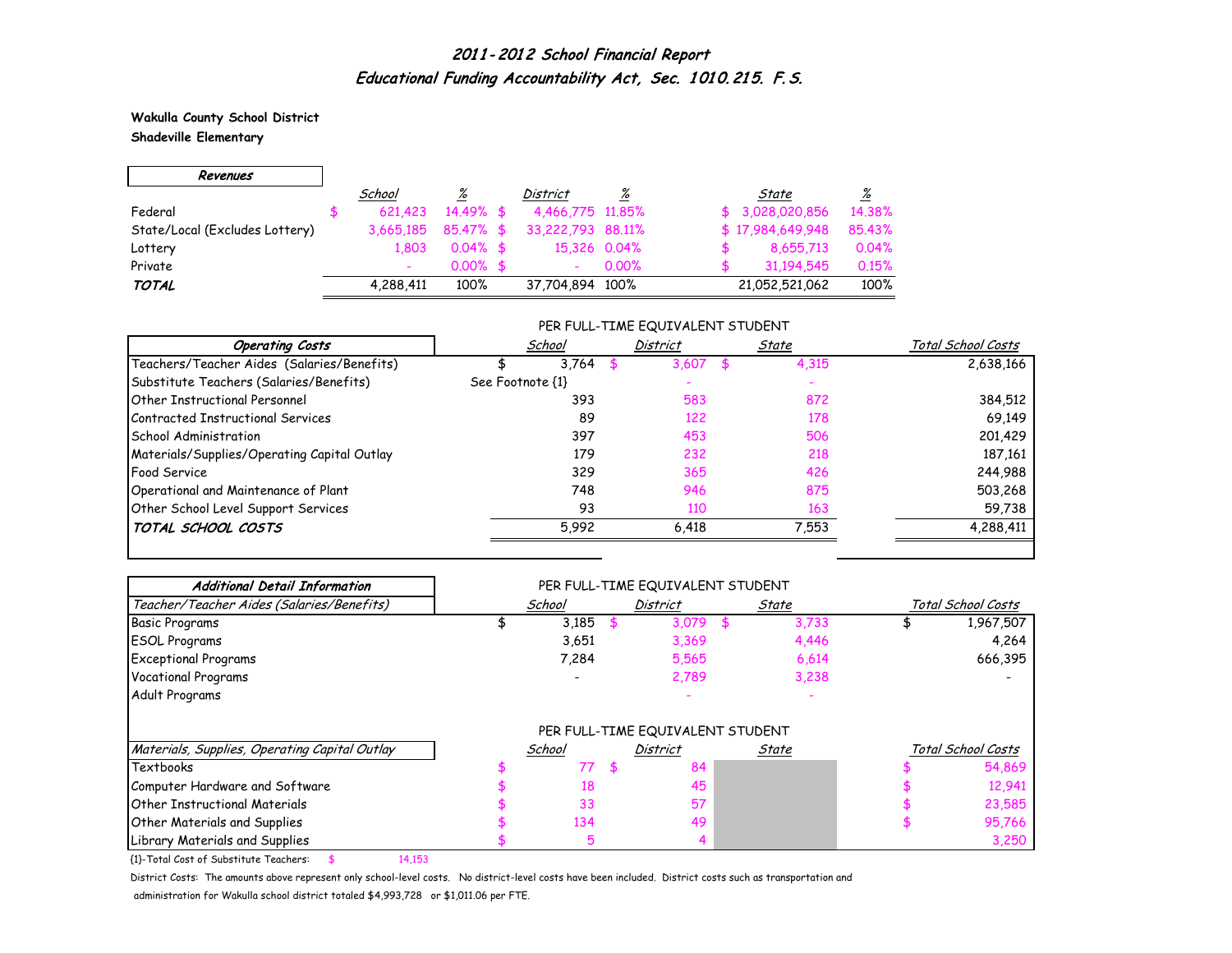**Wakulla County School District Riversink Elementary**

 $\blacksquare$ 

 $\overline{\phantom{0}}$ 

| Revenues                       |           |              |                   |          |                  |                 |
|--------------------------------|-----------|--------------|-------------------|----------|------------------|-----------------|
|                                | School    | <u>%</u>     | District          | %        | State            | $\frac{\%}{\%}$ |
| Federal                        | 387.725   | $13.87\%$ \$ | 4,466,775 11,85%  |          | \$3,028,020,856  | 14.38%          |
| State/Local (Excludes Lottery) | 2,406,539 | $86.09%$ \$  | 33,222,793 88,11% |          | \$17,984,649,948 | 85.43%          |
| Lottery                        | 1.194     | $0.04\%$ \$  | 15,326 0.04%      |          | 8,655,713        | 0.04%           |
| Private                        |           | $0.00\%$ \$  |                   | $0.00\%$ | 31.194.545       | 0.15%           |
| <b>TOTAL</b>                   | 2,795,457 | 100%         | 37,704,894 100%   |          | 21,052,521,062   | 100%            |

#### PER FULL-TIME EQUIVALENT STUDENT

| <b>Operating Costs</b>                      | School           | District | State | Total School Costs |
|---------------------------------------------|------------------|----------|-------|--------------------|
| Teachers/Teacher Aides (Salaries/Benefits)  | 3,367            | 3,607    | 4,315 | 1,501,816          |
| Substitute Teachers (Salaries/Benefits)     | See Footnote {1} |          |       |                    |
| Other Instructional Personnel               | 636              | 583      | 872   | 283,701            |
| Contracted Instructional Services           | 77               | 122      | 178   | 34,510             |
| School Administration                       | 516              | 453      | 506   | 230,006            |
| Materials/Supplies/Operating Capital Outlay | 173              | 232      | 218   | 76,960             |
| <b>Food Service</b>                         | 373              | 365      | 426   | 166,190            |
| Operational and Maintenance of Plant        | 1.016            | 946      | 875   | 453,215            |
| Other School Level Support Services         | 110              | 110      | 163   | 49,059             |
| TOTAL SCHOOL COSTS                          | 6,268            | 6.418    | 7,553 | 2,795,457          |

| <b>Additional Detail Information</b>          |        | PER FULL-TIME EQUIVALENT STUDENT |       |       |                    |
|-----------------------------------------------|--------|----------------------------------|-------|-------|--------------------|
| Teacher/Teacher Aides (Salaries/Benefits)     | School | <b>District</b>                  | State |       | Total School Costs |
| Basic Programs                                | 2,953  | 3,079                            |       | 3,733 | 1,103,007          |
| <b>ESOL Programs</b>                          |        | 3,369                            |       | 4,446 |                    |
| <b>Exceptional Programs</b>                   | 5,498  | 5,565                            |       | 6,614 | 398,809            |
| <b>Vocational Programs</b>                    |        | 2,789                            |       | 3,238 |                    |
| Adult Programs                                |        |                                  |       |       |                    |
|                                               |        | PER FULL-TIME EQUIVALENT STUDENT |       |       |                    |
| Materials, Supplies, Operating Capital Outlay | School | <b>District</b>                  | State |       | Total School Costs |
| <b>Textbooks</b>                              | 65     | \$<br>84                         |       |       | 28,841             |
| Computer Hardware and Software                |        | 45                               |       |       | 711                |
| <b>Other Instructional Materials</b>          | 58     | 57                               |       |       | 26,061             |
| Other Materials and Supplies                  | 48     | 49                               |       |       | 21,347             |
| Library Materials and Supplies                | h      |                                  |       |       | 2,842              |

{1}-Total Cost of Substitute Teachers: \$ 17,593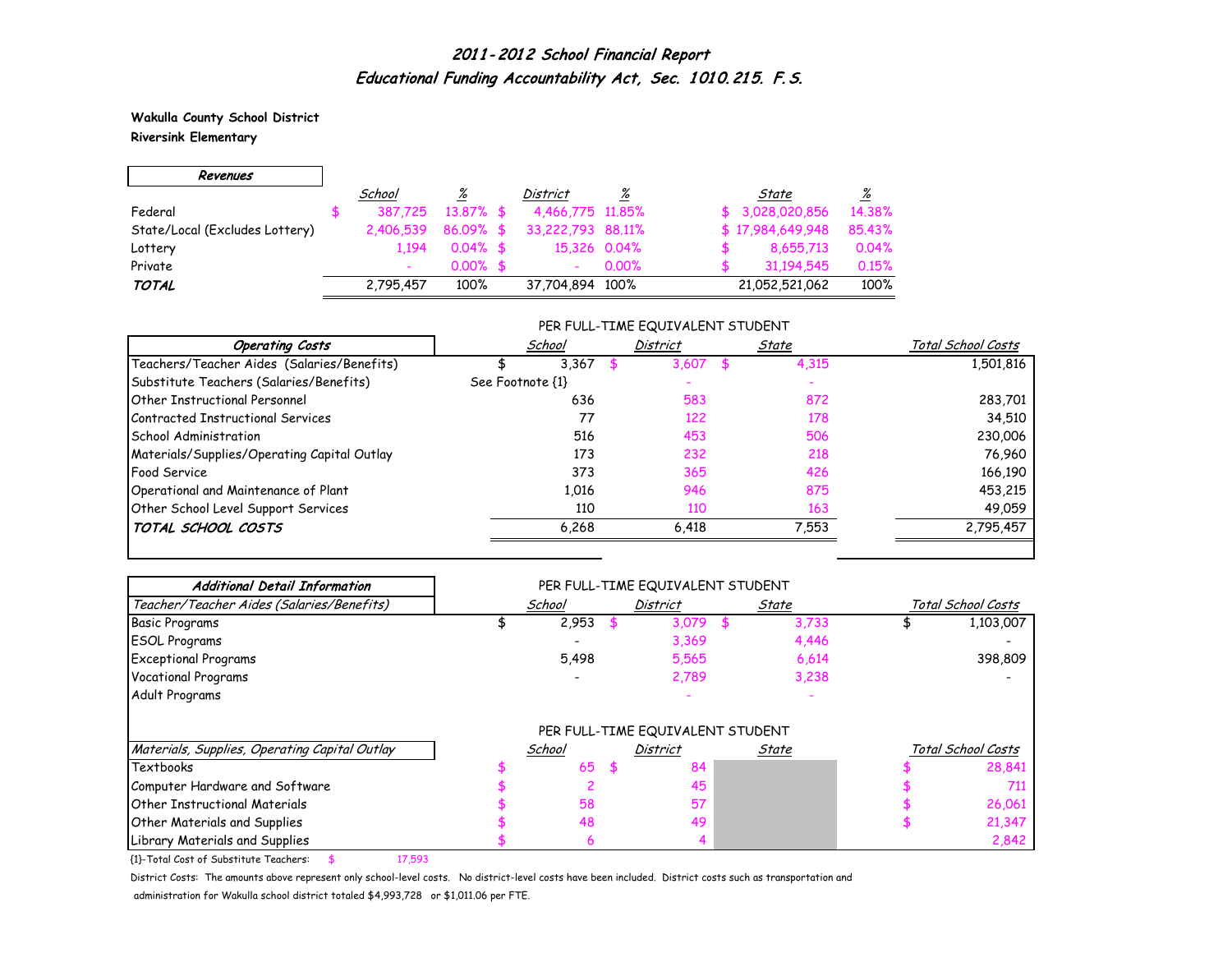**Wakulla County School District WEC Pre-K**

г

| Revenues                       |           |              |                   |          |                  |                 |
|--------------------------------|-----------|--------------|-------------------|----------|------------------|-----------------|
|                                | School    | <u>%</u>     | District          | <u>%</u> | State            | $\frac{\%}{\%}$ |
| Federal                        | 258,373   | $14.15\%$ \$ | 4,466,775 11,85%  |          | \$3,028,020,856  | 14.38%          |
| State/Local (Excludes Lottery) | 1.566.434 | $85.81\%$ \$ | 33,222,793 88,11% |          | \$17,984,649,948 | 85.43%          |
| Lottery                        | 660       | $0.04\%$ \$  | 15,326 0.04%      |          | 8,655,713        | 0.04%           |
| Private                        | 50        | $0.00\%$ \$  |                   | $0.00\%$ | 31.194.545       | 0.15%           |
| <b>TOTAL</b>                   | 1.825.517 | 100%         | 37,704,894 100%   |          | 21,052,521,062   | 100%            |

#### PER FULL-TIME EQUIVALENT STUDENT

| <b>Operating Costs</b>                      | School           | District | State | Total School Costs |  |
|---------------------------------------------|------------------|----------|-------|--------------------|--|
| Teachers/Teacher Aides (Salaries/Benefits)  | 4,458            | 3.607    | 4,315 | 1,098,989          |  |
| Substitute Teachers (Salaries/Benefits)     | See Footnote {1} |          |       |                    |  |
| Other Instructional Personnel               | 487              | 583      | 872   | 120,059            |  |
| Contracted Instructional Services           | 163              | 122      | 178   | 40,288             |  |
| School Administration                       | 485              | 453      | 506   | 119,671            |  |
| Materials/Supplies/Operating Capital Outlay | 165              | 232      | 218   | 40,766             |  |
| <b>Food Service</b>                         | 516              | 365      | 426   | 127,088            |  |
| Operational and Maintenance of Plant        | 1,027            | 946      | 875   | 253,214            |  |
| Other School Level Support Services         | 103              | 110      | 163   | 25,442             |  |
| TOTAL SCHOOL COSTS                          | 7,404            | 6,418    | 7,553 | 1,825,517          |  |

| <b>Additional Detail Information</b>                                                                                                                                        | PER FULL-TIME EQUIVALENT STUDENT |        |                                  |       |                    |  |  |
|-----------------------------------------------------------------------------------------------------------------------------------------------------------------------------|----------------------------------|--------|----------------------------------|-------|--------------------|--|--|
| Teacher/Teacher Aides (Salaries/Benefits)                                                                                                                                   |                                  | School | <b>District</b>                  | State | Total School Costs |  |  |
| <b>Basic Programs</b>                                                                                                                                                       |                                  |        | 3,079                            | 3,733 |                    |  |  |
| <b>ESOL Programs</b>                                                                                                                                                        |                                  |        | 3,369                            | 4,446 |                    |  |  |
| <b>Exceptional Programs</b>                                                                                                                                                 |                                  | 4,458  | 5,565                            | 6,614 | 1,098,989          |  |  |
| Vocational Programs                                                                                                                                                         |                                  |        | 2,789                            | 3,238 |                    |  |  |
| Adult Programs                                                                                                                                                              |                                  |        |                                  |       |                    |  |  |
|                                                                                                                                                                             |                                  |        |                                  |       |                    |  |  |
|                                                                                                                                                                             |                                  |        | PER FULL-TIME EQUIVALENT STUDENT |       |                    |  |  |
|                                                                                                                                                                             |                                  | School | <b>District</b>                  | State | Total School Costs |  |  |
|                                                                                                                                                                             |                                  | 0      | 84<br>\$.                        |       | 109                |  |  |
|                                                                                                                                                                             |                                  | 24     | 45                               |       | 5,955              |  |  |
|                                                                                                                                                                             |                                  | 61     | 57                               |       | 15,146             |  |  |
| Materials, Supplies, Operating Capital Outlay<br><b>Textbooks</b><br>Computer Hardware and Software<br><b>Other Instructional Materials</b><br>Other Materials and Supplies |                                  | 79     | 49                               |       | 19,556             |  |  |

{1}-Total Cost of Substitute Teachers: \$ 8,795